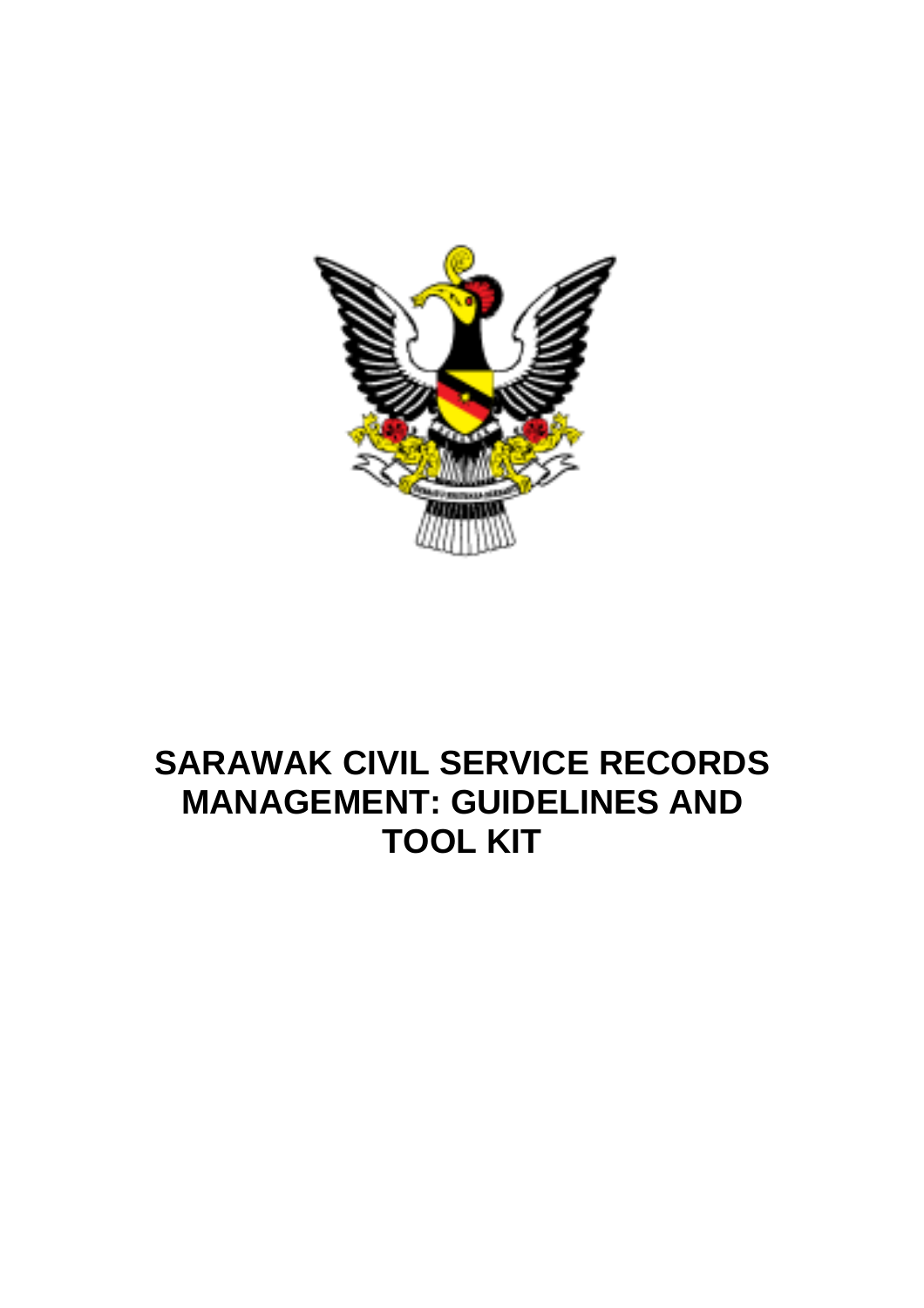# **Content Page**

| No. | Contents                                                                    | Page |
|-----|-----------------------------------------------------------------------------|------|
| 1.0 | <b>General Introduction</b>                                                 | 1    |
| 2.0 | <b>Effective Records Management Practices</b>                               | 2    |
| 3.0 | <b>Retention Schedules</b>                                                  | 7    |
| 4.0 | <b>Filing Practices</b>                                                     | 8    |
| 5.0 | Storing                                                                     | 11   |
| 6.0 | Procedures for Appraisal, Disposal and<br><b>Transfer of Public Records</b> | 12   |
|     | Glossary                                                                    |      |

Appendix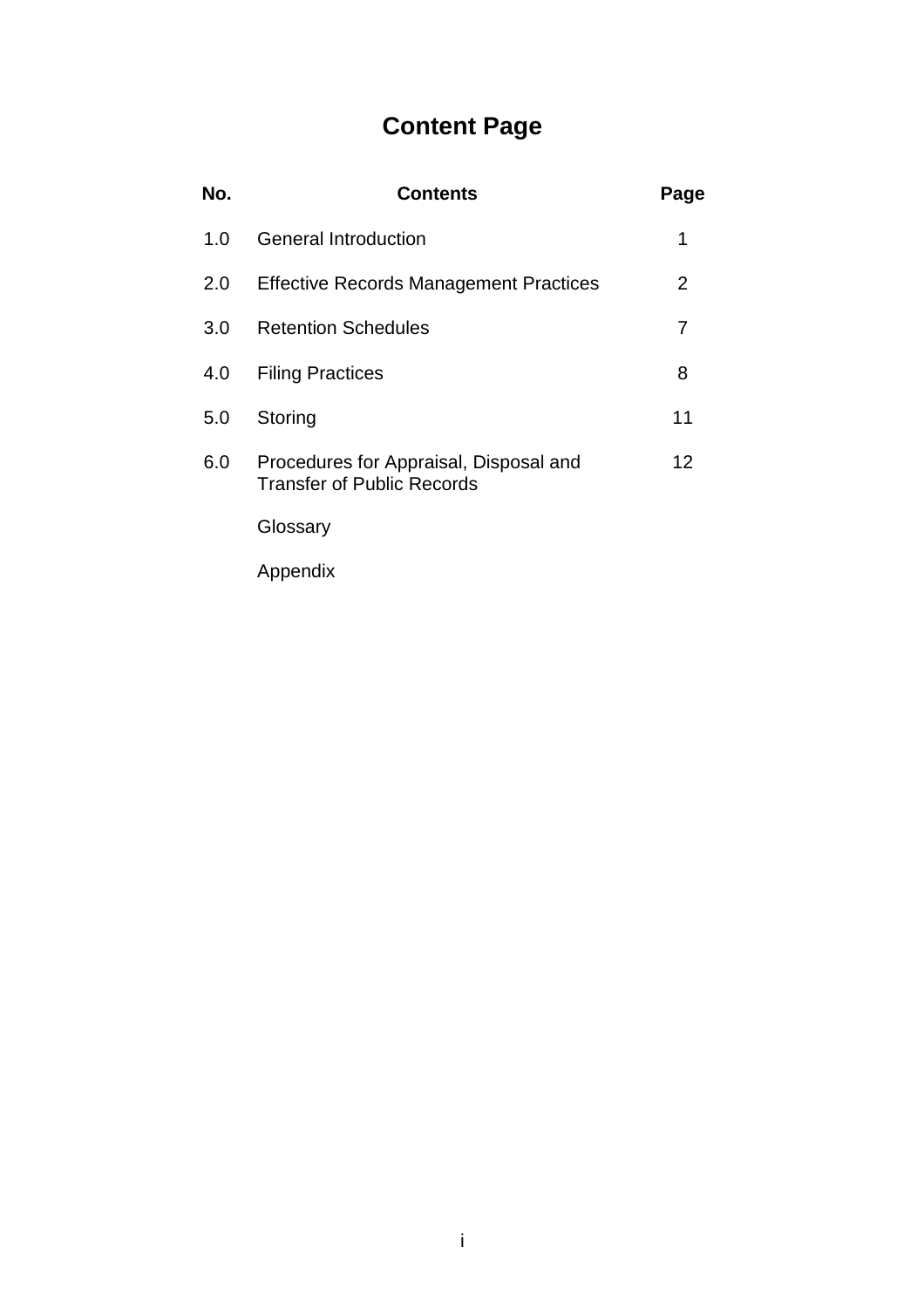## **1.0 General introduction**

#### **1.1 Purpose**

A responsible and effective records management program assures the retention and protection of the public records created by or for or on behalf of the Sarawak State Government. The **Sarawak Civil Service Records Management: Guidelines and Tool Kit** is intended as a guide for all employees in the Sarawak Civil Service who share in the creation, maintenance, and disposition of records.

This Guidelines and Tool Kit will be updated from time to time. The forms included, and the other specific procedures will undergo constant scrutiny to assure State Records are preserved in excellent condition for access, retrieval, and references.

#### **1.2 Authority**

Sarawak State Library Ordinance, 1999, Section 14(1)(d), stipulates that Pustaka Negeri Sarawak (Sarawak State Library), "to maintain, preserve and keep public records which are more than twenty-five years old, and other documents, papers, instruments, and statues, statutory orders, regulations or decrees, directed by State Secretary to be maintained, preserved and kept in the State Depository on account of their historical value or public importance".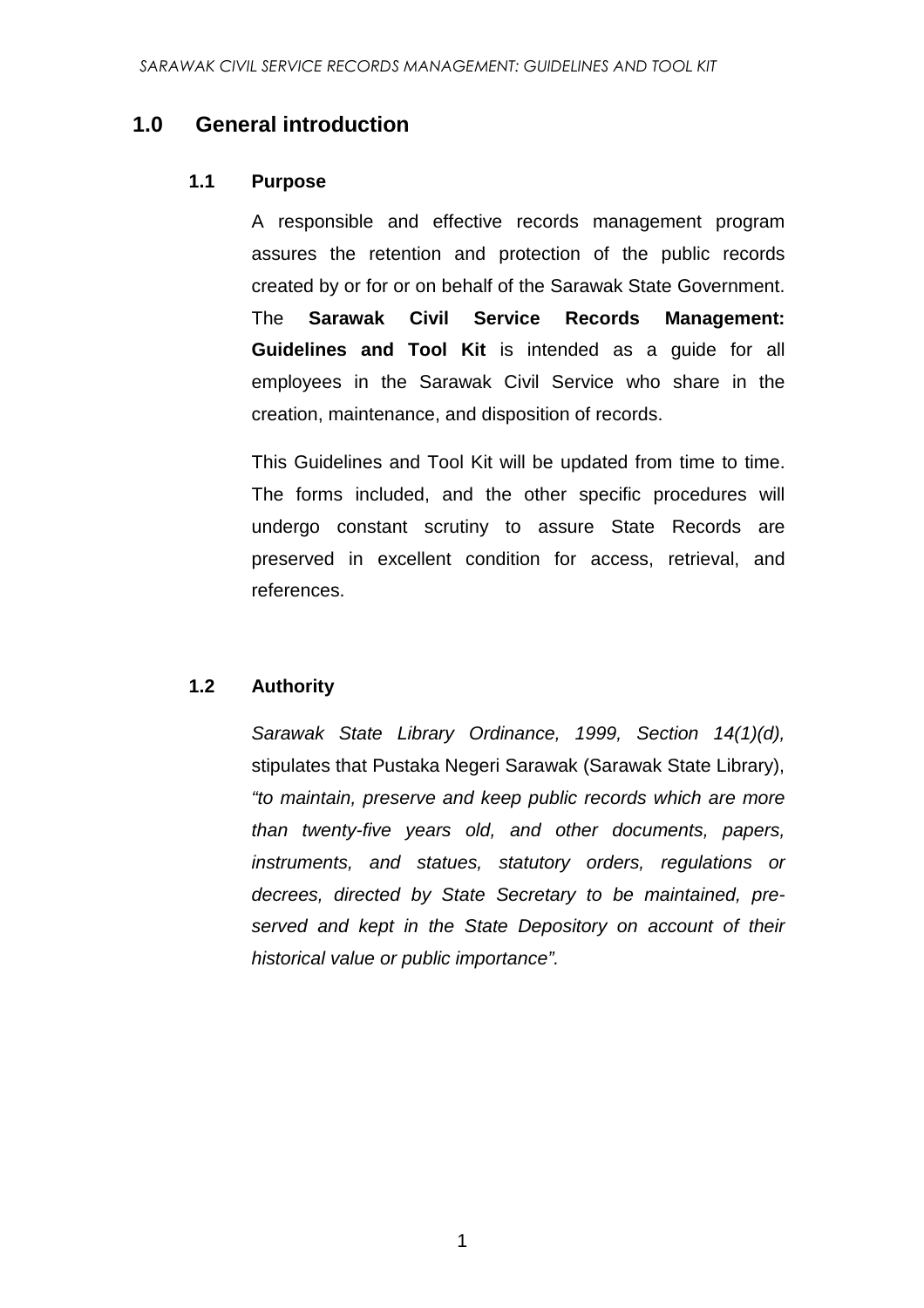#### **2.0 Effective Records Management Practices**

#### **2.1 Definition of a Record**

Sarawak State Library Ordinance, 1999 Part 1(2), "public records" means papers, documents, instruments, registers, maps, drawings, photographs, films, microfilms, magnetic disks or diskettes, video tapes, cassette tapes and recordings of any kind whatsoever, officially received, printed or reproduced by any public office or by any public officer in the course of his official or public duties.

#### **2.2 The Life Cycle of a Record**



**Figure 1:** Records Life Cycle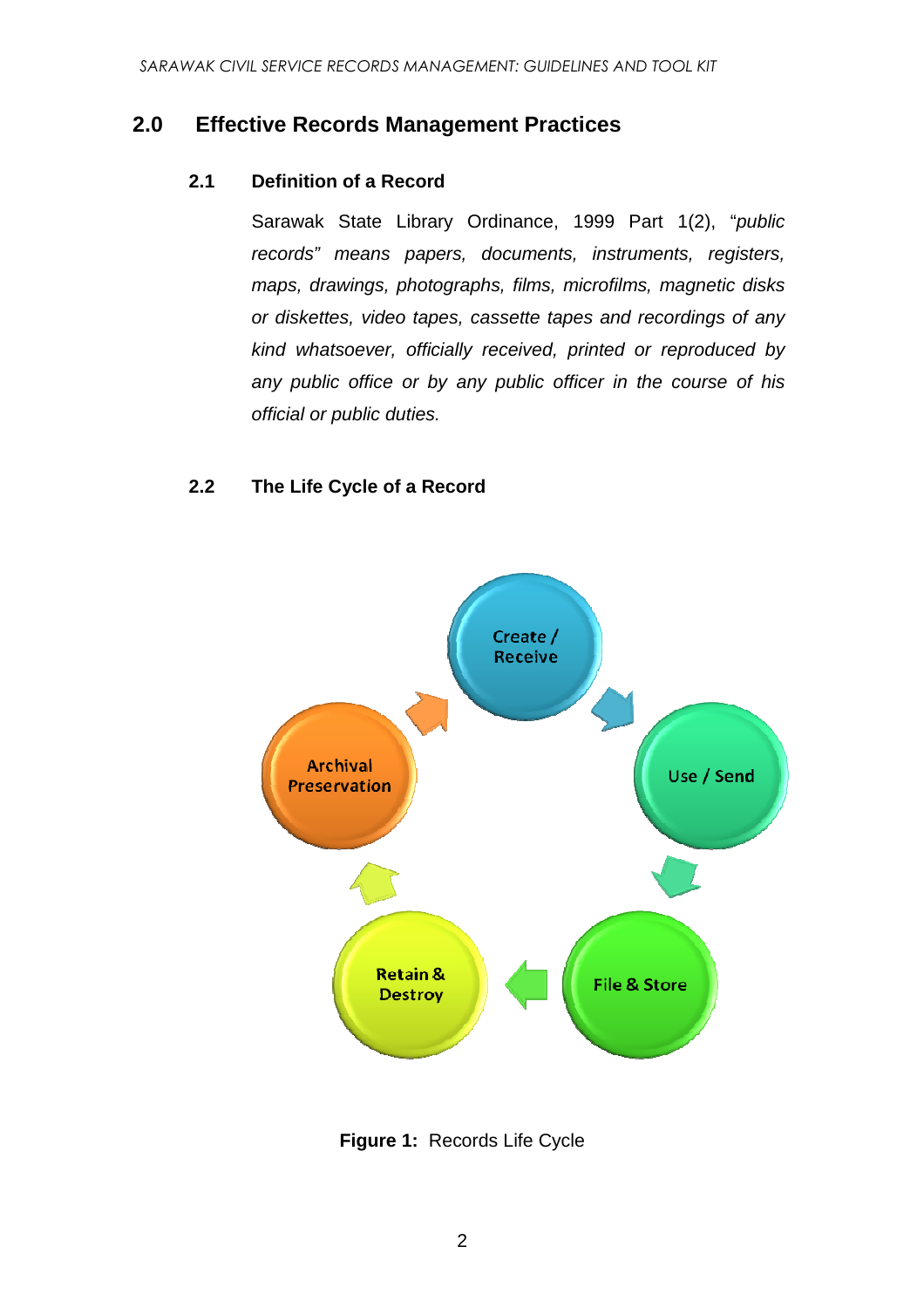- **i) Create and Receive:** The first phase of the Records Life Cycle involves records being created, collected or received through the daily transactions of the department/agency and can include printed reports, documents that detail the functions, policies, decisions or procedures of the department/agency.
- **ii) Use and Send:** The next phase of the life cycle is the maintenance and use of the record. This can include filing, retrieving, use, duplication, printing, dissemination, release or exchange of the information in the record.
- **iii) Filing and Storage:** Filing is the process of arranging information in a predetermined sequence and creating a system to manage it for its useful existence within an organization. Storage includes space and equipment such as records room, records centre, compact or mobile shelving, automated filing systems, rotary files, open faced shelving, and storage carousels for recordkeeping and filing.
- **iv) Retain and Destroy:** At the disposition phase records are assessed to determine their retention value using Retention Schedule. This leads to either for preservation or destruction of the record. When the retention date of these records is reached, permission will be sought from Pustaka Negeri Sarawak for their destruction.
- **v) Archival Preservation:** When a record has been determined to be of permanent value to the department/agency then it is transferred to Pustaka Negeri Sarawak for permanent archiving and preservation.

The responsibility for maintaining a record during its active office life is that of the officer in charge of the office that generates the record. Maintaining the record, especially for long periods of time or permanently, requires trained staff who take into consideration the type and value of the record, the most efficient system for organizing and accessing the record, and procedures for protecting the record. In most cases, the location for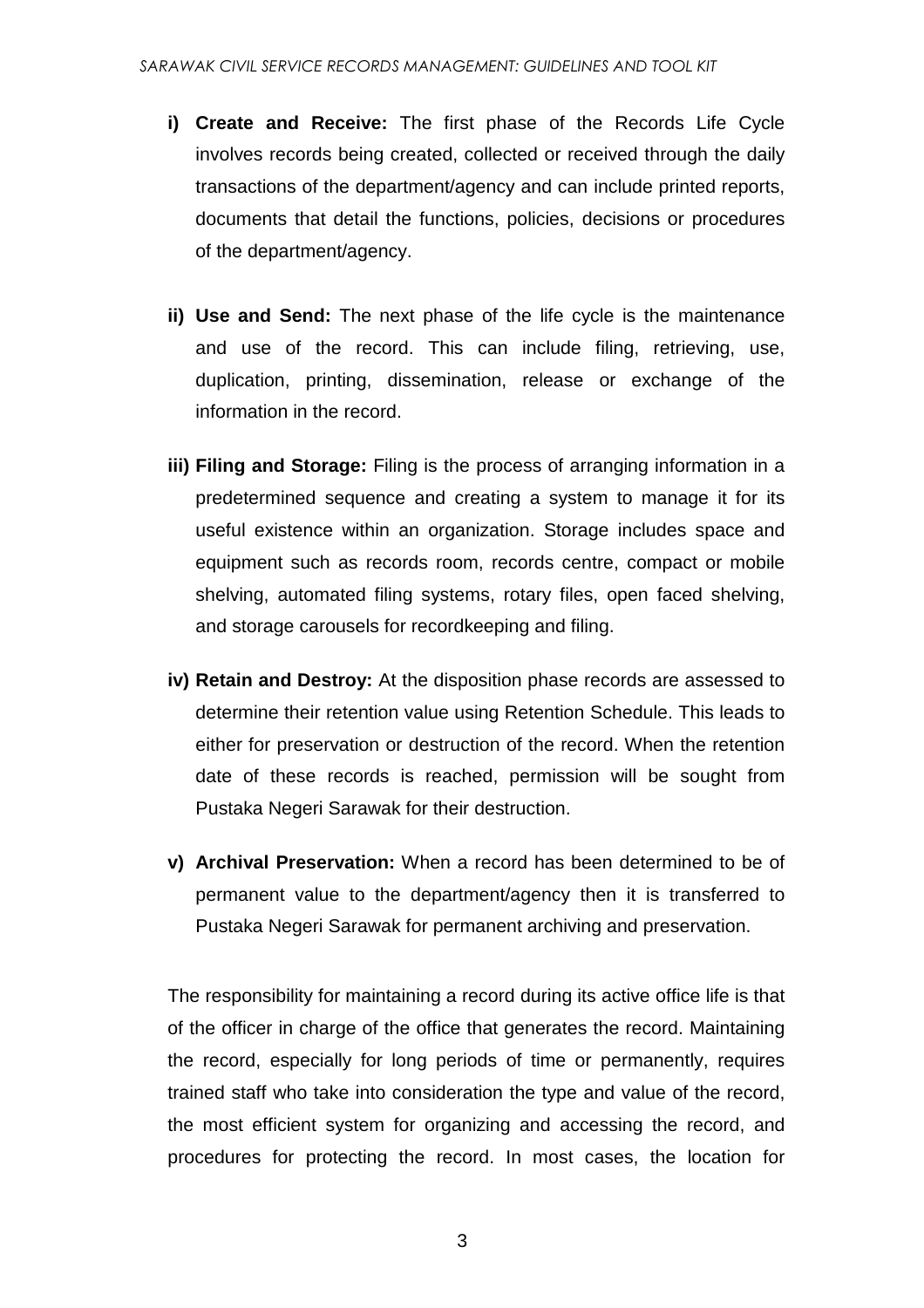storage is the office where the record was created. Other options include moving the record to an off-site storage location (and taking responsibility for all corresponding costs), or, if the record has some historical, research, or special value, it may be eligible to be transferred to Pustaka Negeri Sarawak.

Unless the record is permanent or transferable to the Pustaka Negeri Sarawak, it must be disposed of after its respective shelf life. The creating agencies/departments write a letter of "intent to destroy" that lists the record and sends the letter to Pustaka Negeri Sarawak for prior approval. Upon approval by Pustaka Negeri Sarawak the record may be destroyed. Disposal options include burning and shredding. When recycling is a viable option, it is recommended as the most responsible means of disposition. After its disposition, the record will be permanently gone, but a copy of the intent to destroy will be retained by the creating agencies/departments.

#### **2.3 Importance of Public Records**

- i) Public records belongs to the country's heritage that contains valuable information on the history and the administration of the country
- ii) Public records contains knowledge that helps to nurture national awareness
- iii) Public records is the sole source as future reference to the government and the public
- iv) Public records contains information that protects human rights/property and government's as well as individual's authority
- v) The departments and the agencies are responsible in protecting the records in order to meet the government's goal is to produce/generate efficient and economic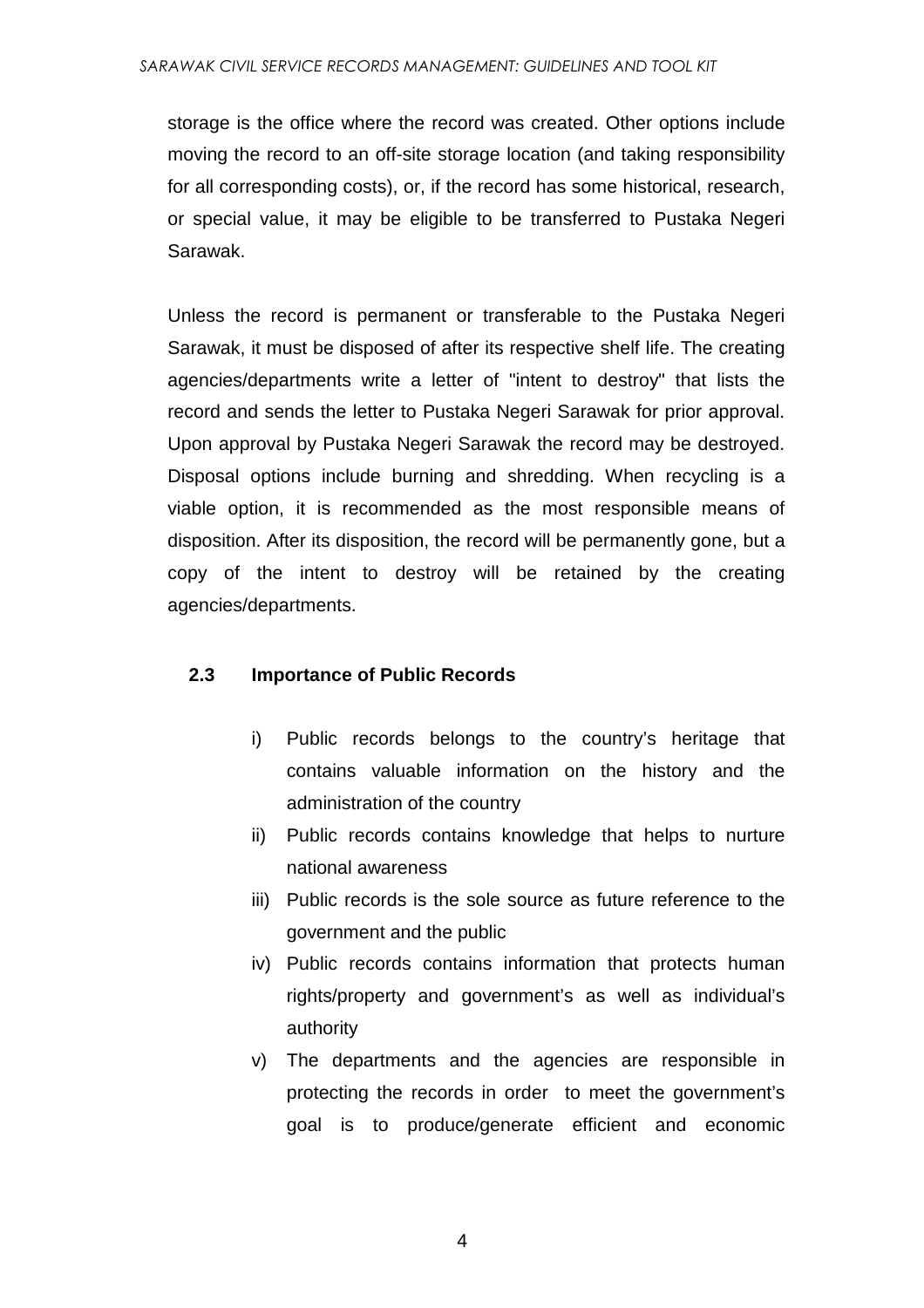administration through a systematic and modern records management made available at departments and agencies

## **2.4 Responsibilities of Departments and Agencies towards Public Records**

- i) To ensure public records are systematically kept and protected
- ii) To segregate non-active records from active ones
- iii) To prepare records transfer list
- iv) To declassify records prior to transfer and disposal
- v) To ensure records of archival value are transferred to Pustaka Negeri Sarawak
- vi) To ensure records more than 25 years are transferred to Pustaka Negeri Sarawak
- vii) To fumigate records prior to transfer to Pustaka Negeri Sarawak
- viii)To contact Pustaka Negeri Sarawak for records transfer and records disposal purposes

#### **2.5 Roles of Pustaka Negeri Sarawak**

- i) To ensure the departments and the agencies under Sarawak State Government properly manage public records before it reaches 25 years old as cited in Sarawak State Library Ordinance Section 14(1)(d)
- ii) To conduct records transfer and records disposal processes
- iii) To provide consultation and guidelines pertaining to public records disposition
- iv) To conduct official inspection and advisory visits to registry and records centre in Sarawak State Government departments and agencies
- v) To conduct training programs in records management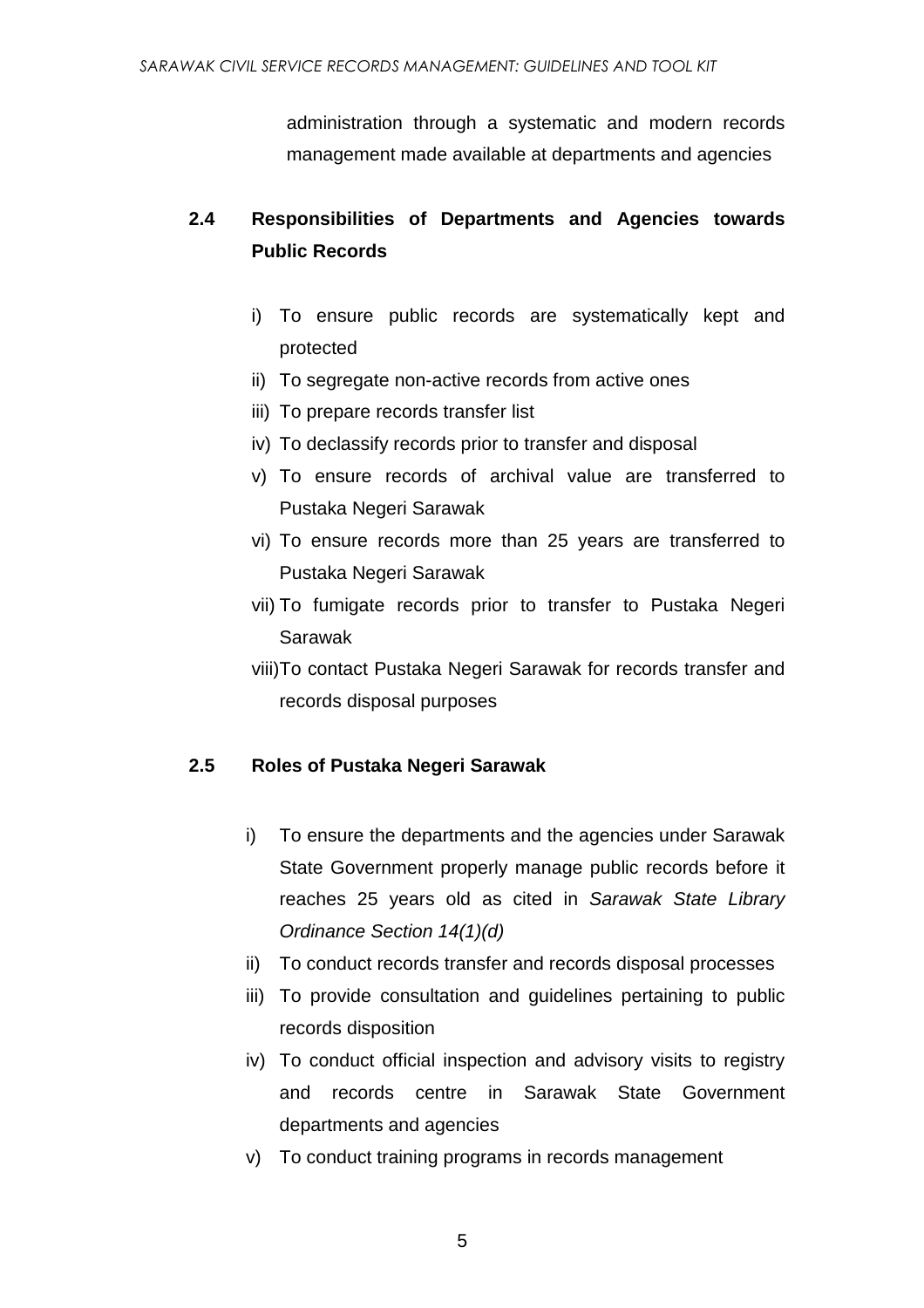#### **2.6 Records Transfer and Records Disposal Application**

Public Records Appraisal needs to be carried out by the departments and agencies that wish to transfer and dispose the records. Application letters and records transfer lists are required to be sent to Pustaka Negeri Sarawak. Any department and agency that wishes to seek consultation and guidance pertaining to records management, may contact:

#### **Pustaka Negeri Sarawak**

(Repositori Rekod Negeri) Jalan Cahya Indah Off Jalan Sultan Tengah 93050 Kuching Sarawak

| +60 82 440488               |
|-----------------------------|
| +60 82 440484               |
| librarian@sarawaknet.gov.my |
| www.pustaka-sarawak.com     |
|                             |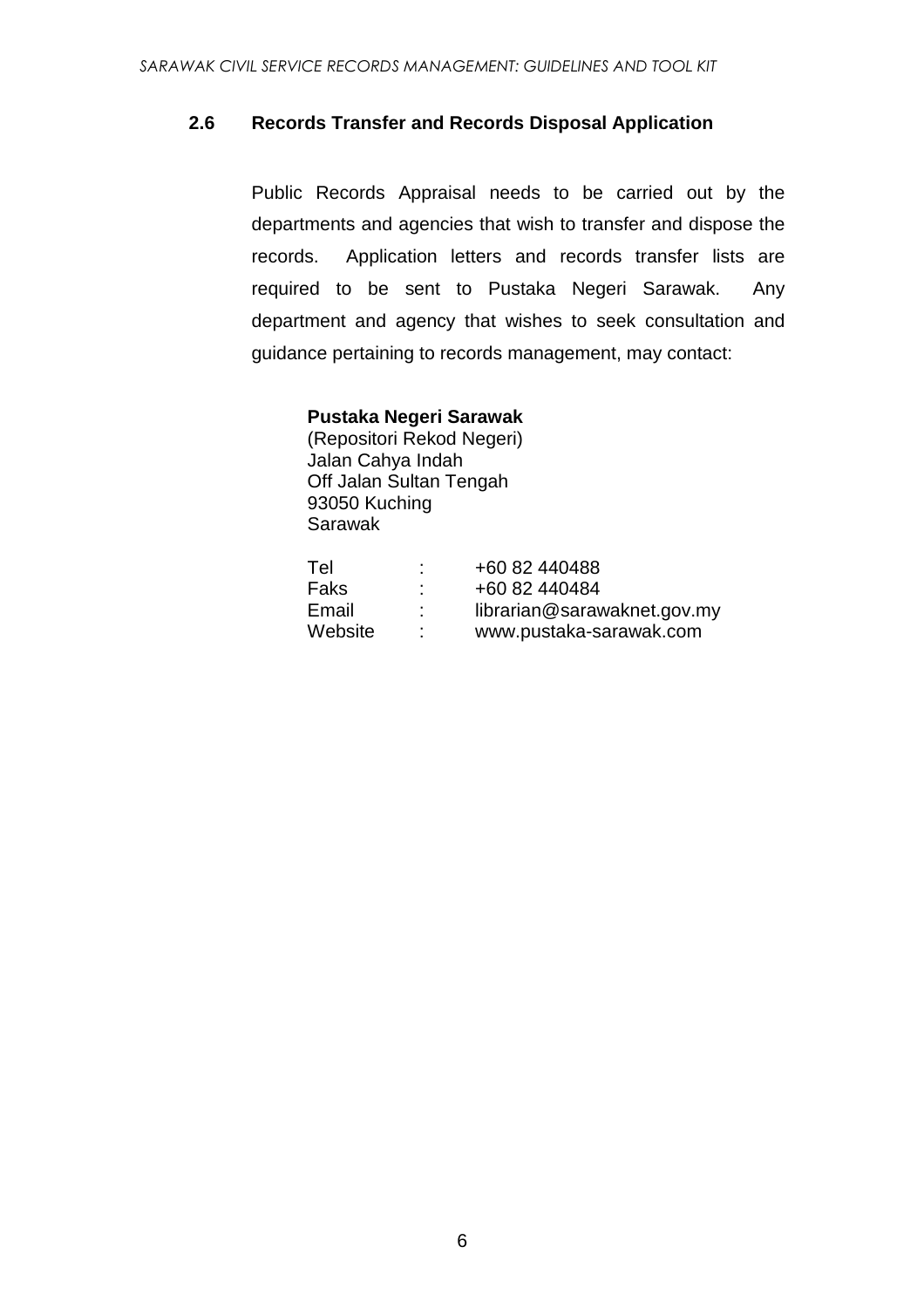## **3.0 Retention Schedules**

A Retention Schedule is the authority that lists records series and provides instructions and special guidelines for their care how long to preserve or retain them, how to maintain them, where and under whose custodianship, and when to dispose of them. By following a retention schedule, systematic control of information from its creation to final disposition is established. Different records series are required by law to be preserved or retained according to the length of time that they have administrative, legal, fiscal, historical or research value. Most records have a short lifespan, but others have longer retention periods for various reasons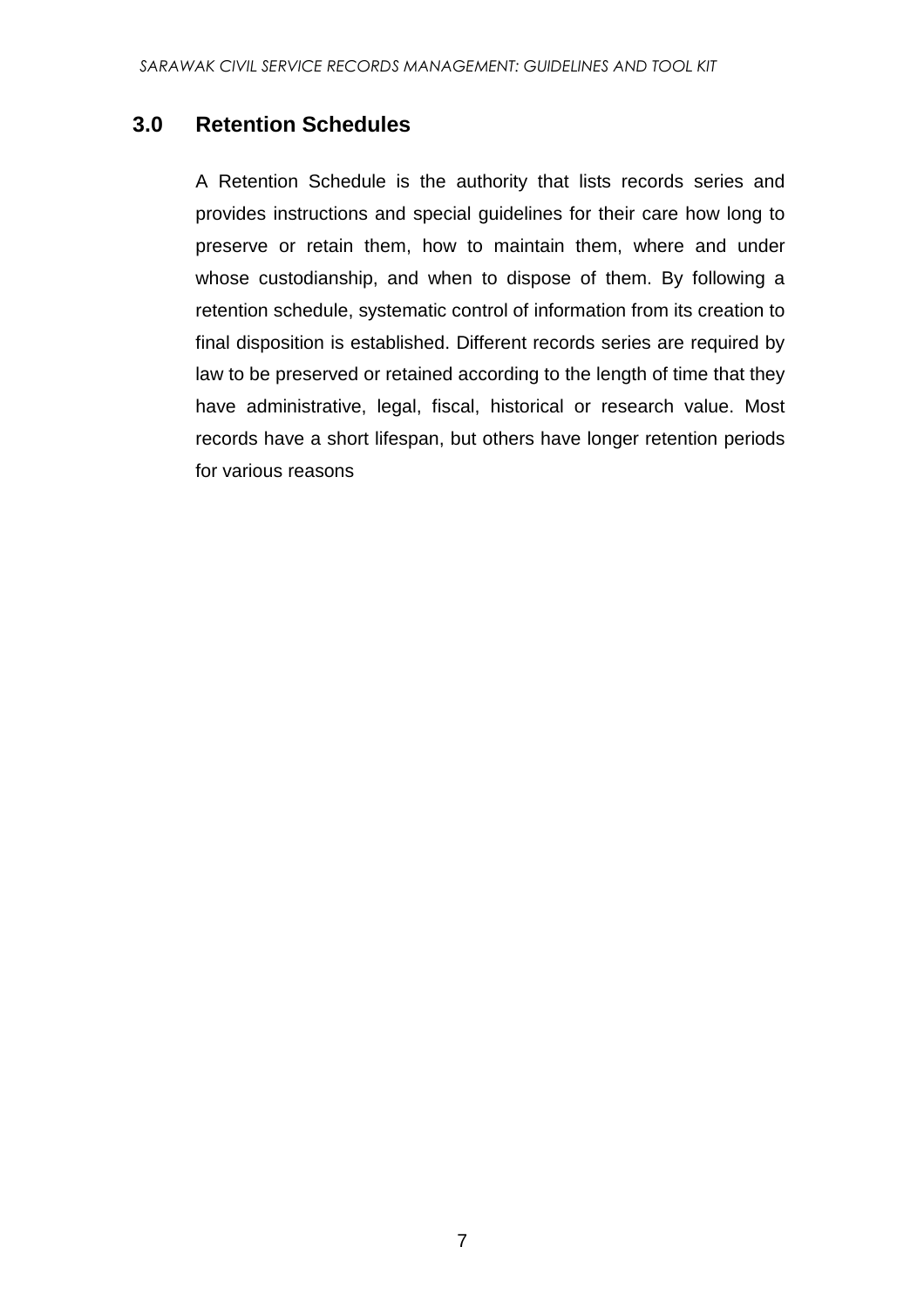### **4.0 Filing Practices**

#### **4.1 Introduction**

Establishing an efficient filing system involves planning the design of the system to ensure productive workflow. This includes deciding how files will be arranged, type of access, the classification system to be used, coding and indexing schemes, and selecting the proper equipment and supplies.

#### **4.2 File Arrangement**

The first step in creating a filing system is to develop a file plan. It specifies the logical order of documents or files and the arrangement or scheme by which documents may be identified, stored and retrieved. The plan consists of:

- **4.2.1** Selecting the file arrangement (e.g. alphabetical, numerical, alphanumeric, etc.)
- **4.2.2** Developing an index
- **4.2.3** Planning file system maintenance

The most common methods of arranging documents are alphabetical, numerical, or alpha-numeric. The file arrangement should be based on how the information will be retrieved.

#### **i. Alphabetical Filing**

These may be topical or classified arrangements. Topical filing arranges files in straight alphabetical order. For example, subject correspondence would be arranged from A-Z, based on the name of the subject. This method is also called the "dictionary" method because it is the method used in dictionaries.

8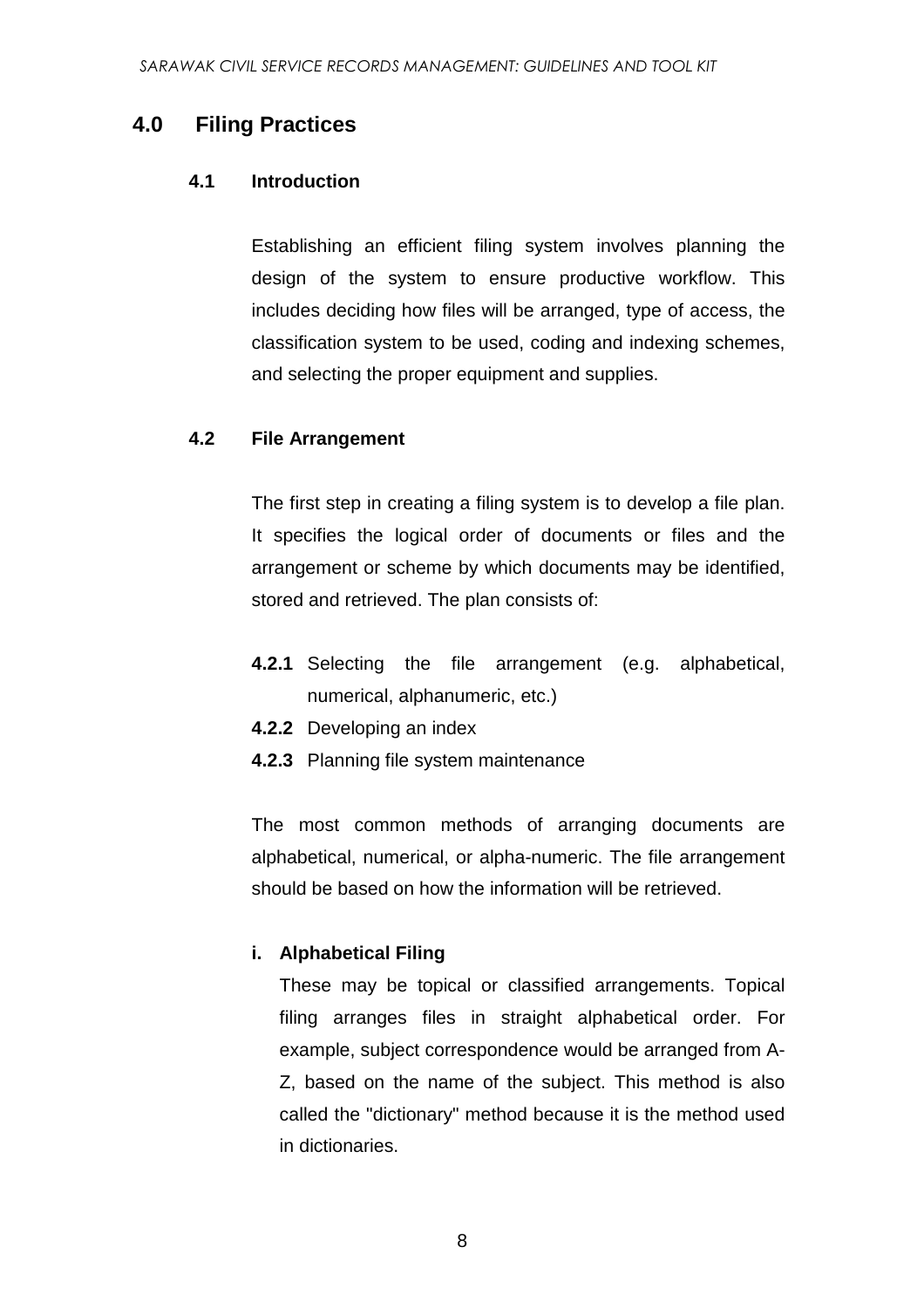Classified filing places related documents under a major subheading. For example, customer complaint correspondence may be filed under the general heading of customer relations. An alphabetical arrangement also is appropriate for filing records that are arranged by geographical locations, such as states, districts, and towns.

#### **ii. Numerical Filing**

A numerical arrangement places records in order from the lowest number to the highest. This method also often tells the searcher which files are the oldest (the lowest numbered files) and which are the newest (the higher numbered files). A numerical scheme is easier to comprehend than alphabetical filing and may have fewer misfiles. Records that have pre-printed numbers on them such as checks, invoices, purchase orders, and vouchers also are suited for this filing arrangement.

#### **iii. Alpha-Numeric Filing**

An alpha-numeric arrangement uses a combination of numeric digits and alphabet characters to create a flexible filing system. Subjects may be substituted with alphabetical or numerical codes. An index is needed to use the system effectively.

#### **4.3 Access**

Another aspect of creating a file plan is deciding how files will be accessed. The two methods of access are direct access and indirect access.

#### **i. Direct Access**

A direct access plan allows the user to access the file without first referring to an index. Direct access may be ideal for

9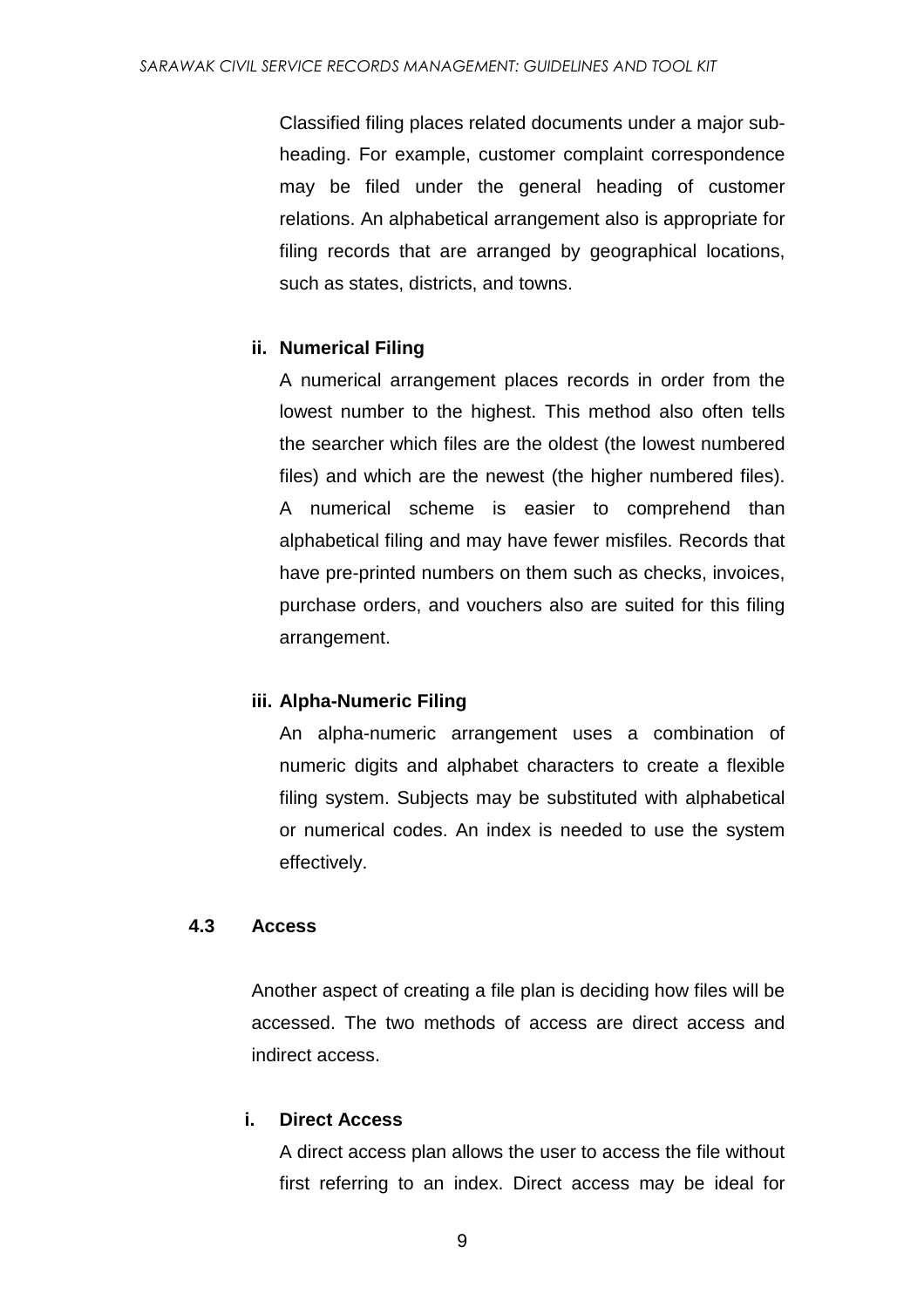small offices that produce a low volume of records. (Example: If it is easier to find information by a person's name, the system would be alphabetical. One looks for the file directly by the name.)

#### **ii. Indirect Access**

An indirect access system requires the use of an index or codes to locate a file, such as assigning a number to a file. An indirect access system generally is used for large or complex filing systems. It may require the use of automated equipment to locate the files, as well as knowledge of the coding system.

#### **4.4 Classification**

A classification is a grouping of records with common characteristics or which document similar functions. The point of having a classification system is to keep all like records together, which, in turn, expedites records retrieval and maintains file integrity.

Classification systems sort records by major headings and subdivisions. A classification system is usually considered when:

- i) The current filing system produces excessive misfiles.
- ii) Various subjects are filed by the same name.
- iii) The method for filing documents varies from user to user.
- iv) The volume of records is so large that an index is necessary to locate a file quickly.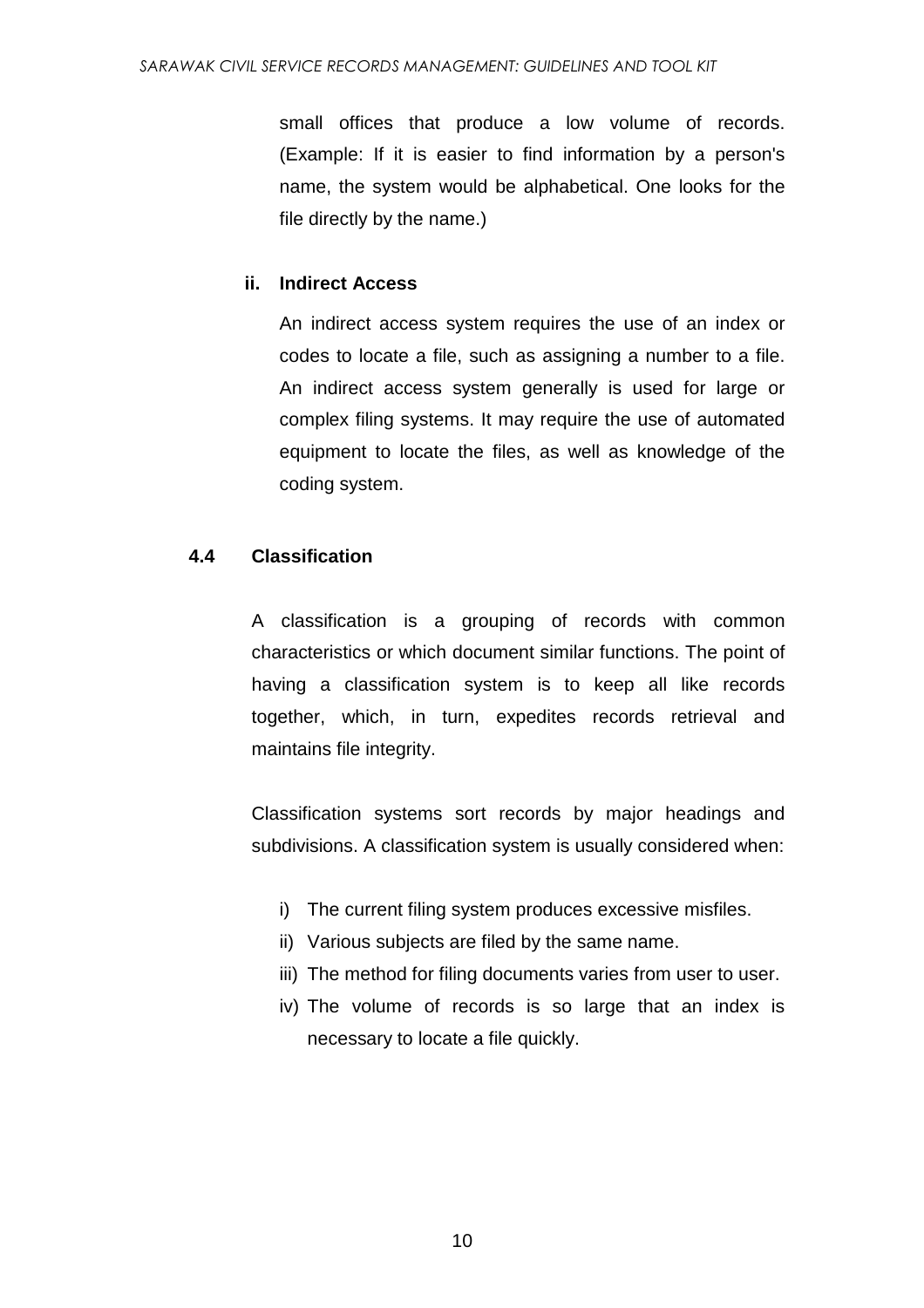## **5.0 Storing**

#### **5.1 Storage of Current or Active Records**

Storing records in the office or commonly known as Registry in a department rather than an off-site location ensures that records are kept near their users and enhances record accessibility when they are well organized. These are suitable for current and active records.

A well organized Registry enables:

The existence of a protected storage area in a department

- i) Assure fast and easy retrieval of records for daily operations and putting in place and an retrieval
- ii) Ensure the security of records by monitoring the usage and access by unauthorized personnel
- iii) Facilitate the timely disposition of records, according to approved Retention Schedules

#### **5.2 Storage of Semi-Current Records**

Records with short retention periods are usually placed in temporary storage areas prior to disposal, while records with longer retention periods are placed in long-term storage areas. Records that require long term storage, including records that have permanent retention periods of historic value, may be segregated, or even transferred to a secured storage facility such as the State Records Repository of Pustaka Negeri Sarawak.

Records of historical, archival, public importance and research value may then be made available for research by designated officers of the creating agencies. In any situation where records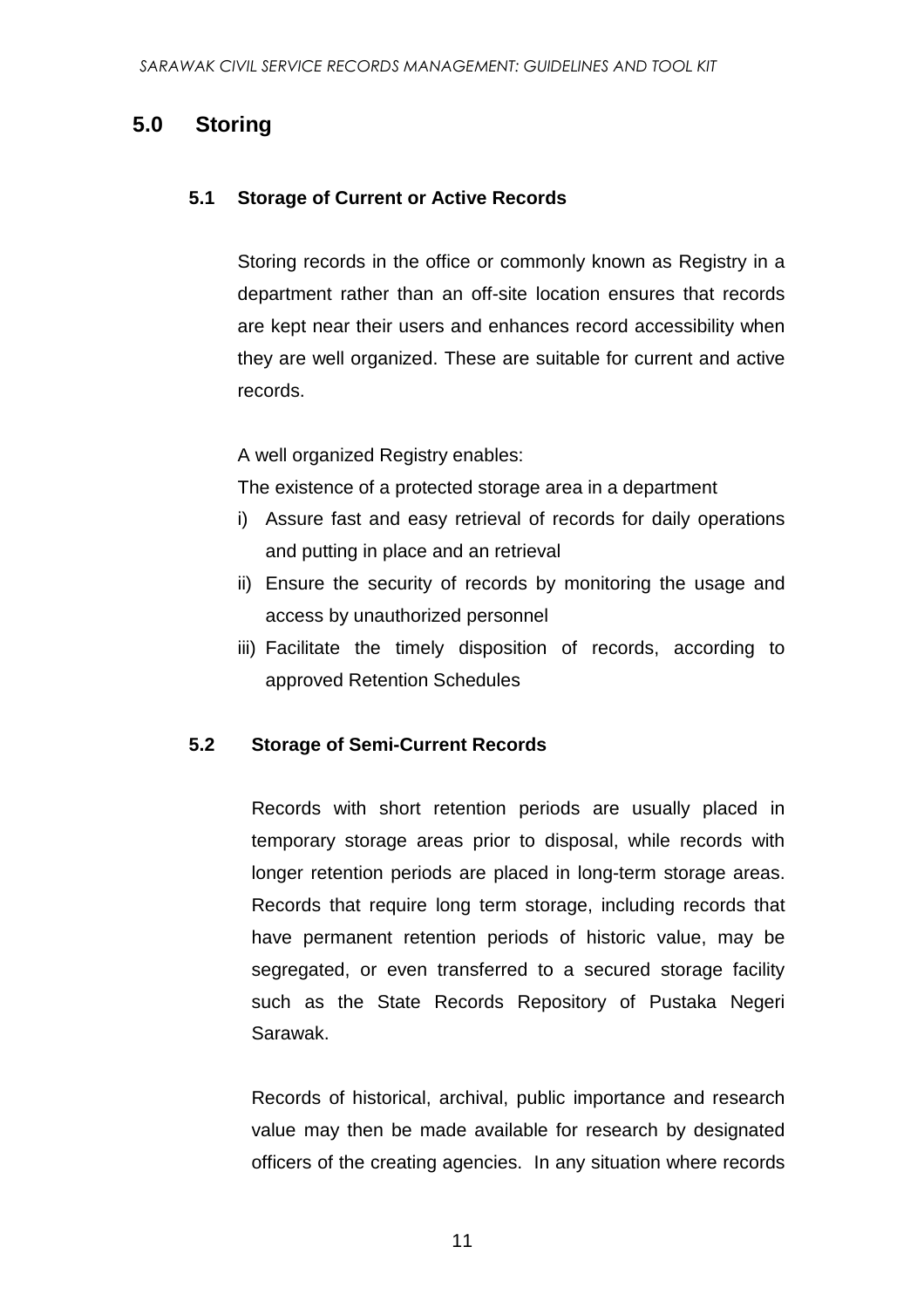with long retention periods are at stake, special storage spaces and special precautionary measures to insure their preservation shall be taken. The staff at Pustaka Negeri Sarawak in consultation with the originating agencies shall then implement the best possible ways.

# **6.0 Procedures for Appraisal, Disposal and Transfer of Public Records**

#### **6.1 Retention Schedule**

To determine whether records may be destroyed, approved records Retention Schedule are consulted. The Retention Schedule describes the type of records created by a public office and how long each type of record must be retained according to statute/established authorities.

#### **6.2 Appraisal**

The process of evaluating records to determine their value and ultimate disposition based upon their administrative, legal, historical and fiscal use; their evidential and informational content; their arrangement and condition; their intrinsic content; and their relationship to other records

#### **6.3 Disposal Procedure**

- 1. The general Retention Schedule is consulted to ensure that the legal limit for the retention of the records in question has been reached.
- 2. Relevant and pending audits, investigations and litigation involving the records or their management must be resolved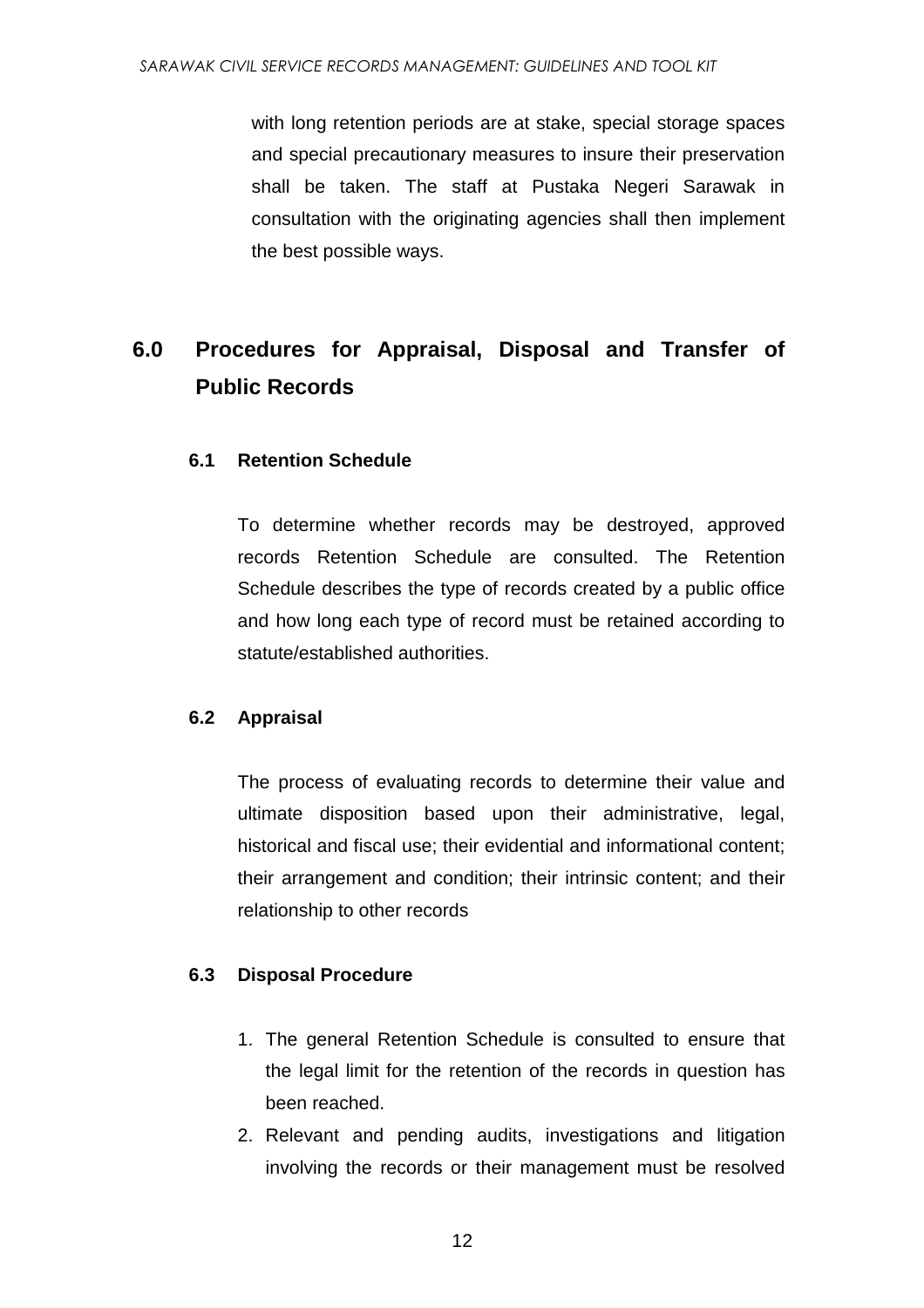before records having any bearing, or having the potential to any bearing on these types of proceedings may be legally destroyed. It must be ascertained that the records do not have any remaining interest to law enforcement agents or judiciary or administrative entities.

3. The "Senarai Pemindahan Rekod" (SPR) is completed and returned to Pustaka Negeri Sarawak for review and recommendation.

Bonano Pennidahan 01

| 1. Jabatan yang memindah:<br>2. Ibu Pejabat:<br>Siri Rekod:<br>3.<br>4. Pemindahan:<br>5. Penjelasan Ringkas Rekod |      |      | (jika rekod-rekod dari pejabat lain)   |                                                                                                                     |                                 | <b>UNTUK</b><br><b>KEGUNAAN</b><br><b>PUSTAKA</b><br>NEGERI SARAWAK SAHAJA (18)<br>BIL. $FAIL: (i)$<br>BIL.PENERIMAAN: (ü)<br>TARIKH DITERIMA: (iii)<br>TARIKH KAJIAN: (iv) |                 |  |
|--------------------------------------------------------------------------------------------------------------------|------|------|----------------------------------------|---------------------------------------------------------------------------------------------------------------------|---------------------------------|-----------------------------------------------------------------------------------------------------------------------------------------------------------------------------|-----------------|--|
| No. Rujukan<br>(11)                                                                                                | (12) | Drpd | Kpd                                    | Taraf Rekod<br>(Terbuka Sulit/dll)<br>(14)                                                                          | Bil.<br>Lampiran<br>(15)        | Musnah /<br>Simpan hingga<br>(16)                                                                                                                                           | Catatan<br>(17) |  |
|                                                                                                                    |      |      | 7. Kaki panjang:<br>Perkara/Tajuk Fail | 6. Jabatan yang mewujudkan:<br>8. Perlengkapan dilegakan:<br>9. Tarikh-tarikh termasuk:<br>Tarikh-tarikh Rekod (13) | <b>SENARAI PEMINDAHAN REKOD</b> |                                                                                                                                                                             |                 |  |

# PUSTAKA NEGERI SARAWAK

**Figure 2:** Senarai Pemindahan Rekod

- 4. Presented to State Records and Archives Retention Committee (SRARC) for approval.
- 5. Records are only destroyed after approval from SRARC.

#### **6.4 Disposal Procedure for Financial Records**

As in the case of the disposal of financial records, procedures stated in Treasury Instruction 150 are to be followed.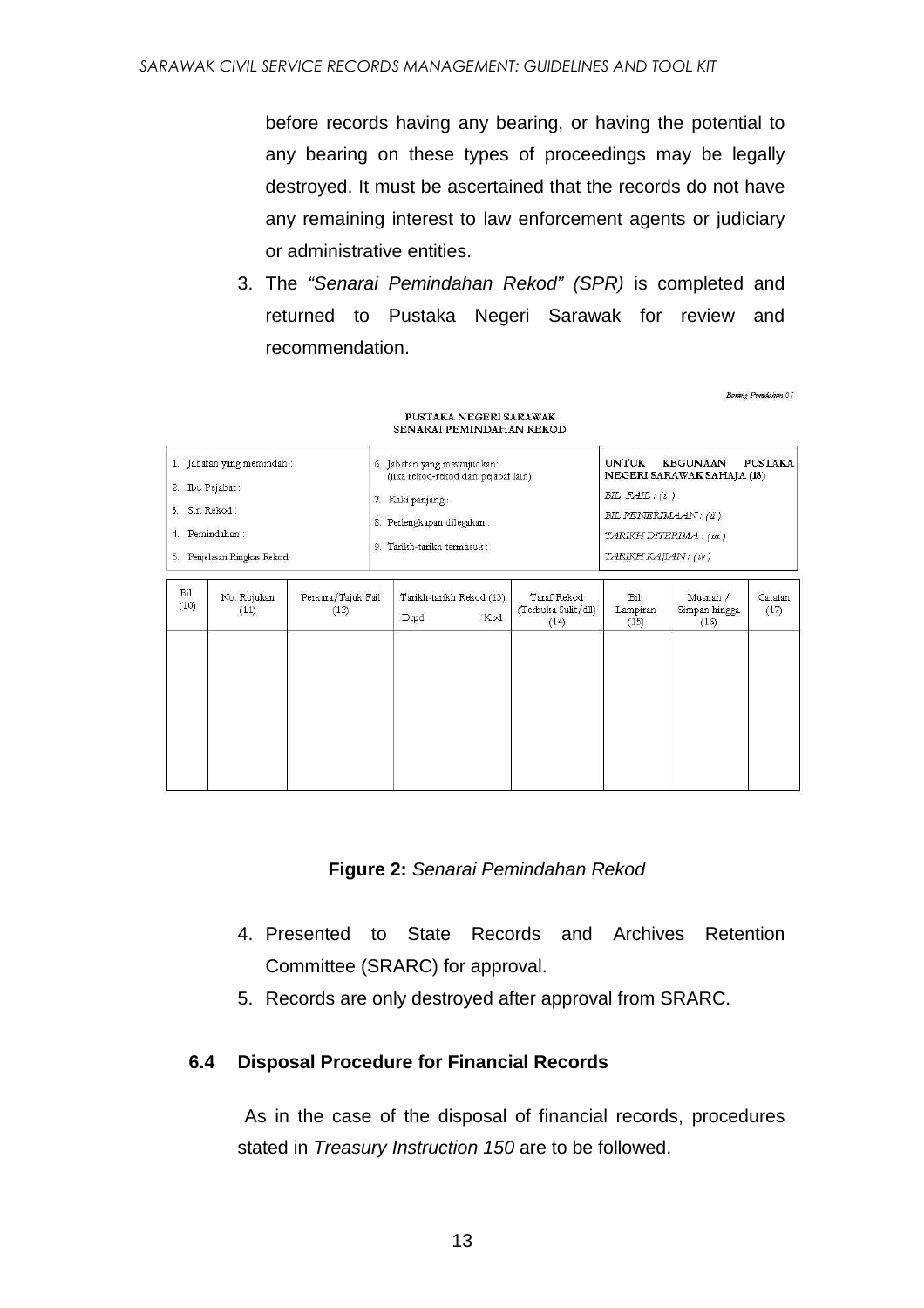#### **6.5 Methods of Disposal**

#### **6.5.1 Shredding**

Shredding is the most popular method of destroying private or confidential information. Shredders come in a variety of sizes and capacities. If the volume is too large for an office shredder to handle, shredding by the third party may be considered. This has to be done under strict supervision by creating agency and Pustaka Negeri Sarawak.

#### **6.5.2 Burning**

Another option for destroying records is by way of burning. Though currently it is a less viable disposal option due to its impact on the environment it is still the best methods where confidential information is concern. Burning shall also be carried out under supervision.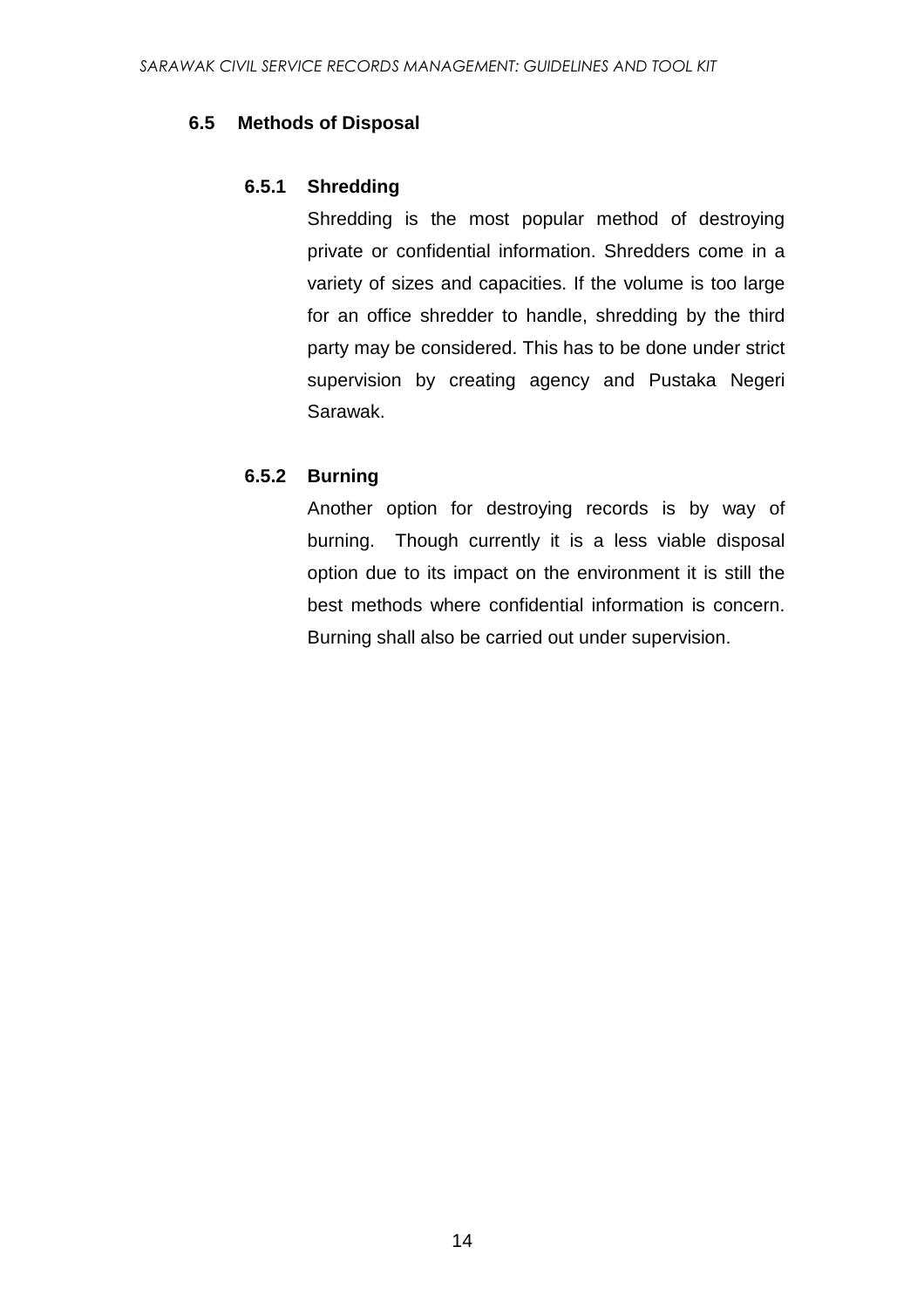## **6.6 Transferring Records to Pustaka Negeri Sarawak**



WORKFLOW FOR APPRAISAL AND TRANSFER OF PUBLIC RECORDS

**Figure 3:** Workflow for Appraisal and Transfer of Public Records

#### **6.6.1 Procedure**

1. Pustaka Negeri Sarawak may be contacted to ascertain if an office's records are appropriate for a transfer. The phone number is 082-440488, and the business hours are from 8 am-5 pm, Monday through Friday.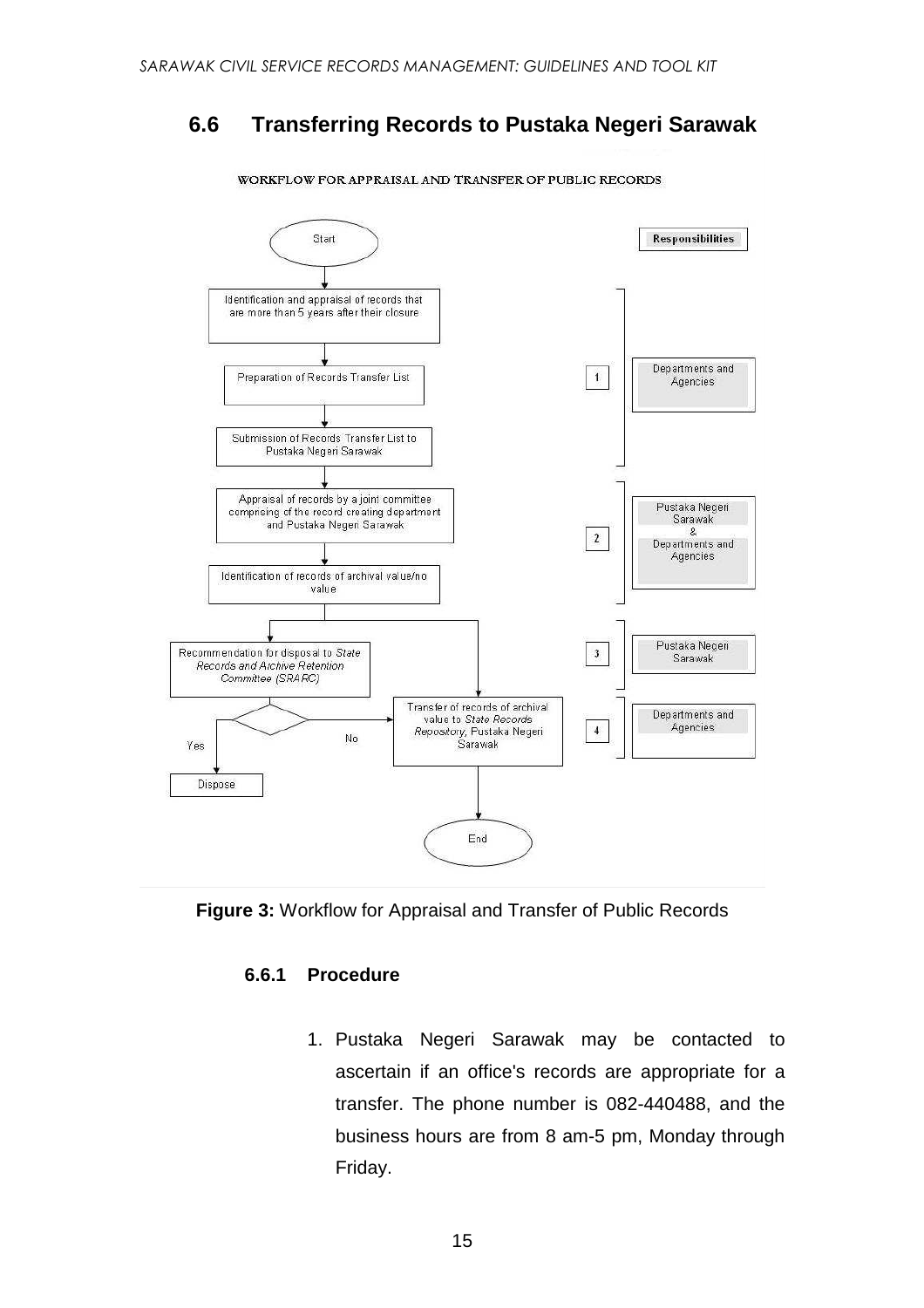- 2. Records must be stored in records storage boxes. Box lids must be flat when closed. Overloaded boxes will not fit on the shelves at the Pustaka Negeri Sarawak. Strapping tape should be applied to the bottoms of boxes that appear to be weak. Ledger size books must be packaged and labelled to identify individual volumes, and combined weight should not exceed fifty pounds.
- 3. Organize the records in a logical sequence before boxing them, and then number the boxes using a common ordering system (e.g., 1 of 12; 2 of 12; 3 of 12, etc., or A of A-E; B of A-E, etc.) by writing the sequence on a piece of paper taped to the handle end of each box and placing a copy of that sequence on the inside of the box. Remove records from hanging folders before boxing them. Hanging file folders make it difficult to close a box's lid.
- 4. A label should be firmly affixed to a small end (an end with a handle hole) that details:
	- a. The name of the office that created the records
	- b. The name of the records in the box (e.g. minutes from xyz, building plans from Dewan Bandaraya Kuching Utara), as it would be stated in a retention schedule, if applicable
	- c. The dates of the records (e.g. 1972-1975)
	- d. The record series number, as it is stated in a retention schedule, if applicable

It is critical that the label information be correct in order to prevent permanent records from being destroyed, or time-limited records from being destroyed too early, and to facilitate location and retrieval of records when needed.

5. A request to transfer records should be sent to: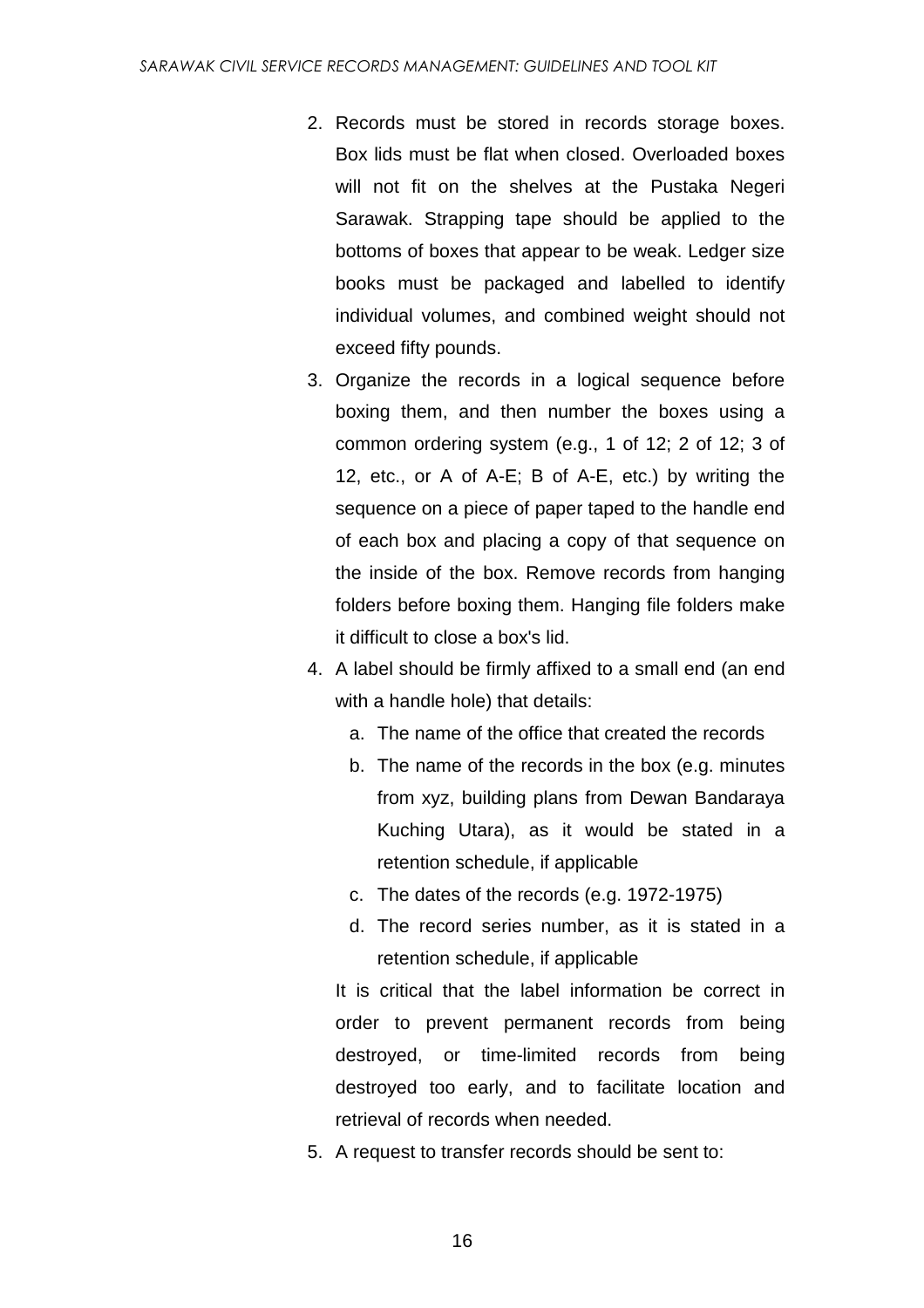#### **Chief Executive Officer**

Pustaka Negeri Sarawak (Repositori Rekod Negeri) Jalan Cahya Indah, Off Jalan Sultan Tengah 93050 Kuching Sarawak. Tel: +60 82 440488 Fax: +60 82 440484

#### **6.6.2 Storage Boxes**

#### **Standard Archive Boxes**